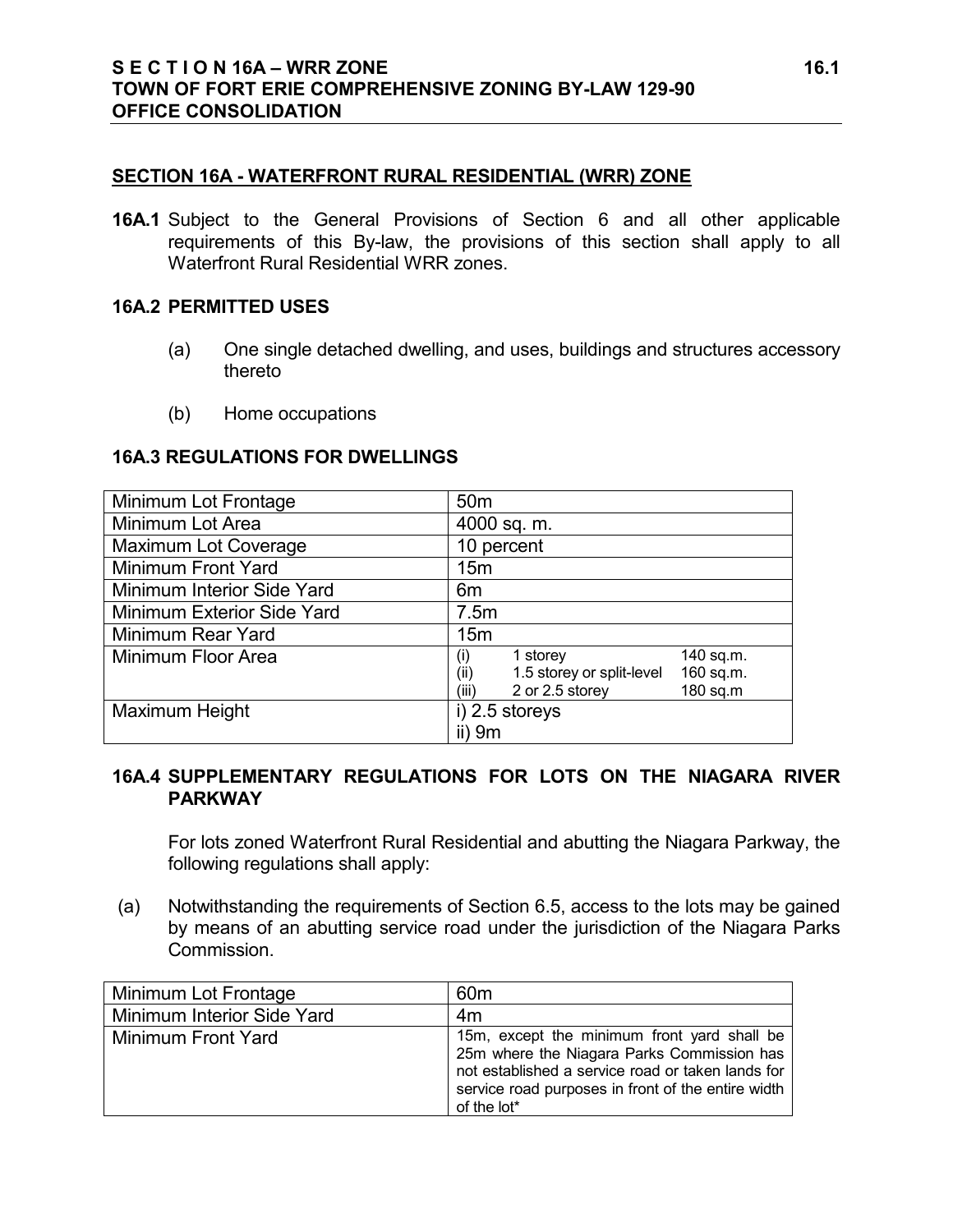## **16A.5 SUPPLEMENTARY REGULATIONS FOR LOTS IN THE POINT ABINO AREA**

For lots zoned Waterfront Rural Residential and within the Point Abino Area, the following regulations shall apply:

- (a) Development will be subject to site plan control
- (b) Development or site alteration shall be subject to review by the Environmental Advisory Committee and may require an Environmental Impact Study

## **EXCEPTIONS TO THE WATERFRONT RURAL RESIDENTIAL (WRR) ZONE**

#### **WRR-23 (262-1990) Niagara River Parkway, south side, east of Switch Road (FORMERLY ER-23)**

These lands are zoned "Waterfront Rural Residential WRR-23 Zone" and all of the provisions that relate to lands zoned "Waterfront Rural Residential WRR Zone" by this bylaw shall apply to those lands zoned "Waterfront Rural Residential WRR-23 Zone" except:

- (a) that notwithstanding the requirements of Subsections 16A.3, the minimum lot frontage shall not be less than 54.86 metres, and;
- (b) that notwithstanding the requirements of Subsection 16A.3, the minimum lot area shall not be less than .55 hectares.

## **WRR-144 (215-1995) 1561 Stockton Lane (FORMERLY ER-144)**

These lands are zoned "Waterfront Rural Residential WRR-144 Zone" and all of the provisions that relate to lands zoned "Waterfront Rural Residential WRR Zone" by this bylaw shall apply to those lands zoned "Waterfront Rural Residential WRR-144 Zone" except:

- (a) notwithstanding the requirements of Subsection 16A.2 (a), two single detached dwellings and uses, buildings and structures accessory thereto shall be permitted on these lands, and;
- (b) the setback from the high watermark of 177.2 metres referenced to the Geodetic Survey of Canada datum for the most easterly dwelling shall not be less than 10 metres.

## **WRR-169 (47-1997) 3425 Niagara River Parkway (FORMERLY ER-169)**

These lands are zoned "Waterfront Rural Residential WRR-169 Zone" and all of the provisions of By-law 129-90 as amended that relate to lands zoned "Rural Waterfront Rural Residential RR Zone" by that by-law shall apply to those lands zoned "Waterfront Rural Residential WRR-169 Zone" except: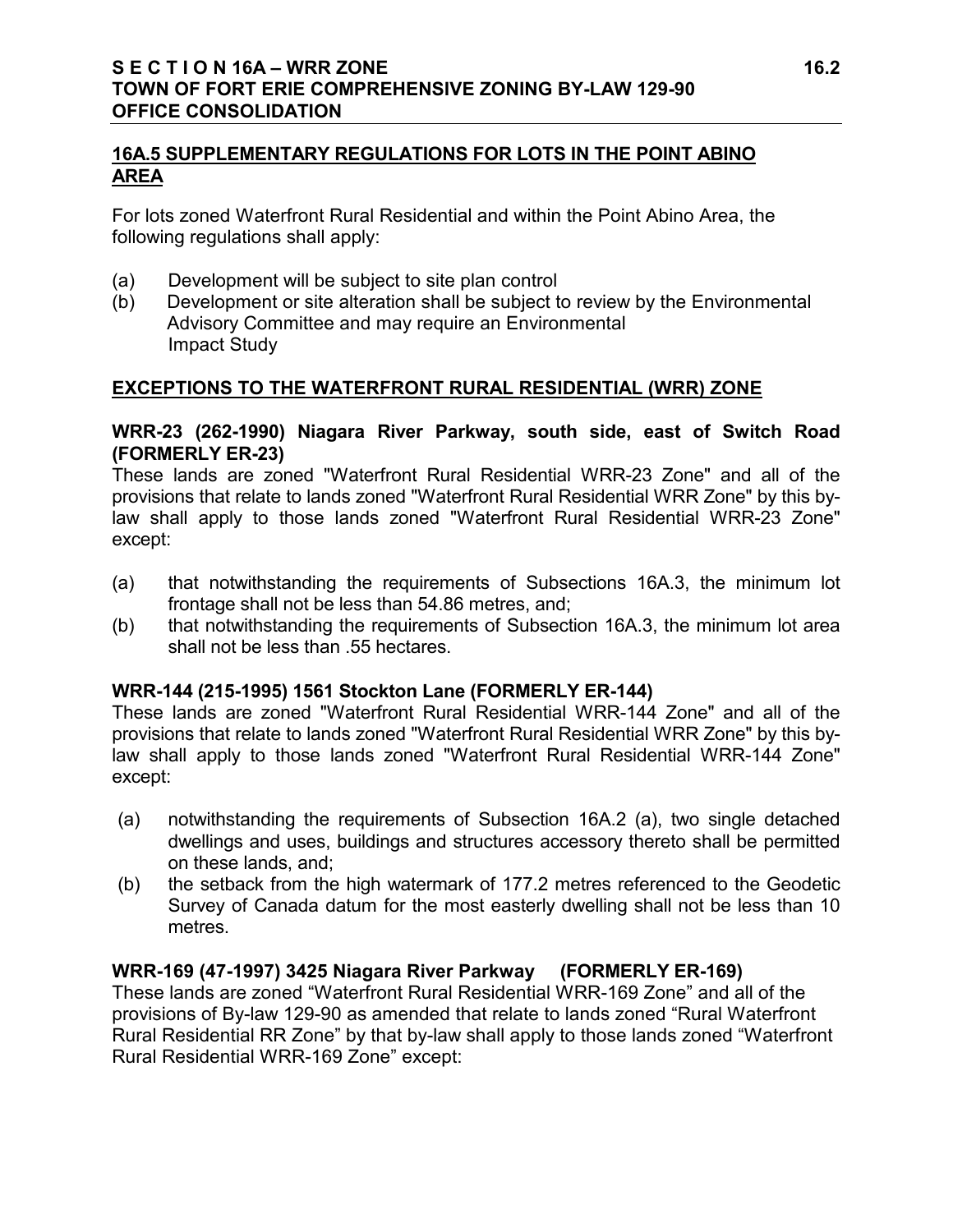## **S E C T I O N 16A – WRR ZONE 16.3 TOWN OF FORT ERIE COMPREHENSIVE ZONING BY-LAW 129-90 OFFICE CONSOLIDATION**

- a) that notwithstanding the requirements of Subsection 16A.3, the minimum lot frontage shall not be less than 60 metres;
- b) that notwithstanding the requirements of Subsection 16A.3 the minimum lot area shall not be less than .61 hectares."

## **WRR-224 (74-2000) 2075 Niagara River Parkway (FORMERLY ER-224)**

These lands are zoned "Waterfront Rural Residential WRR-224 Zone" and all of the provisions that relate to lands zoned "Waterfront Rural Residential WRR Zone" by this bylaw shall apply to those lands zoned "Rural Residential RR-224 Zone" except:

- (a) that notwithstanding the requirements of Subsection 16.3, the minimum lot area shall not be less than .36 hectares, and;
- (b) that notwithstanding the requirements of Subsection 16.4, the minimum lot frontage shall not be less than 44 metres.

## **WRR-282 (214-1990) 801 Point Abino Road South (FORMERLY ER-282)**

These lands are zoned "Waterfront Rural Residential WRR-282 Zone" and all of the provisions that relate to lands zoned "Waterfront Rural Residential WRR Zone" by this bylaw shall apply to those lands zoned "Waterfront Rural Residential WRR-282 Zone" except that notwithstanding Section 16A.2 - Permitted Uses, the lands shall only be used for the following uses:

- (a) the existing single detached dwelling;
- (b) the conversion of the existing guest house to a single detached dwelling permitting year round occupancy.
- (c) uses, buildings and structures accessory to the foregoing.

## **WRR-283 (198-1991) Juniper Lane, south side, west of Point Abino Road South(FORMERLY ER-283)**

These lands are zoned "Waterfront Rural Residential WRR-283 Zone" and all of the provisions that relate to lands zoned "Waterfront Rural Residential WRR Zone" by this bylaw shall apply to those lands zoned "Waterfront Rural Residential WRR-283 Zone" except:

- (a) that notwithstanding the requirements of Subsection 16A.5, a single detached dwelling may be constructed on the lands indicated as WRR-283 on Schedule "A" fronting on a private right-of-way;
- (b) that notwithstanding the requirements of Subsection 16A.2 Permitted Uses, these lands shall only be used for one single detached dwelling;
- (c) that notwithstanding the requirements of Subsection 16A.3, the minimum lot frontage shall not be less than 60.96 metres;
- (d) that notwithstanding the requirements of Subsection 16A.3, the minimum lot area shall not be less than 2,322.5 square metres;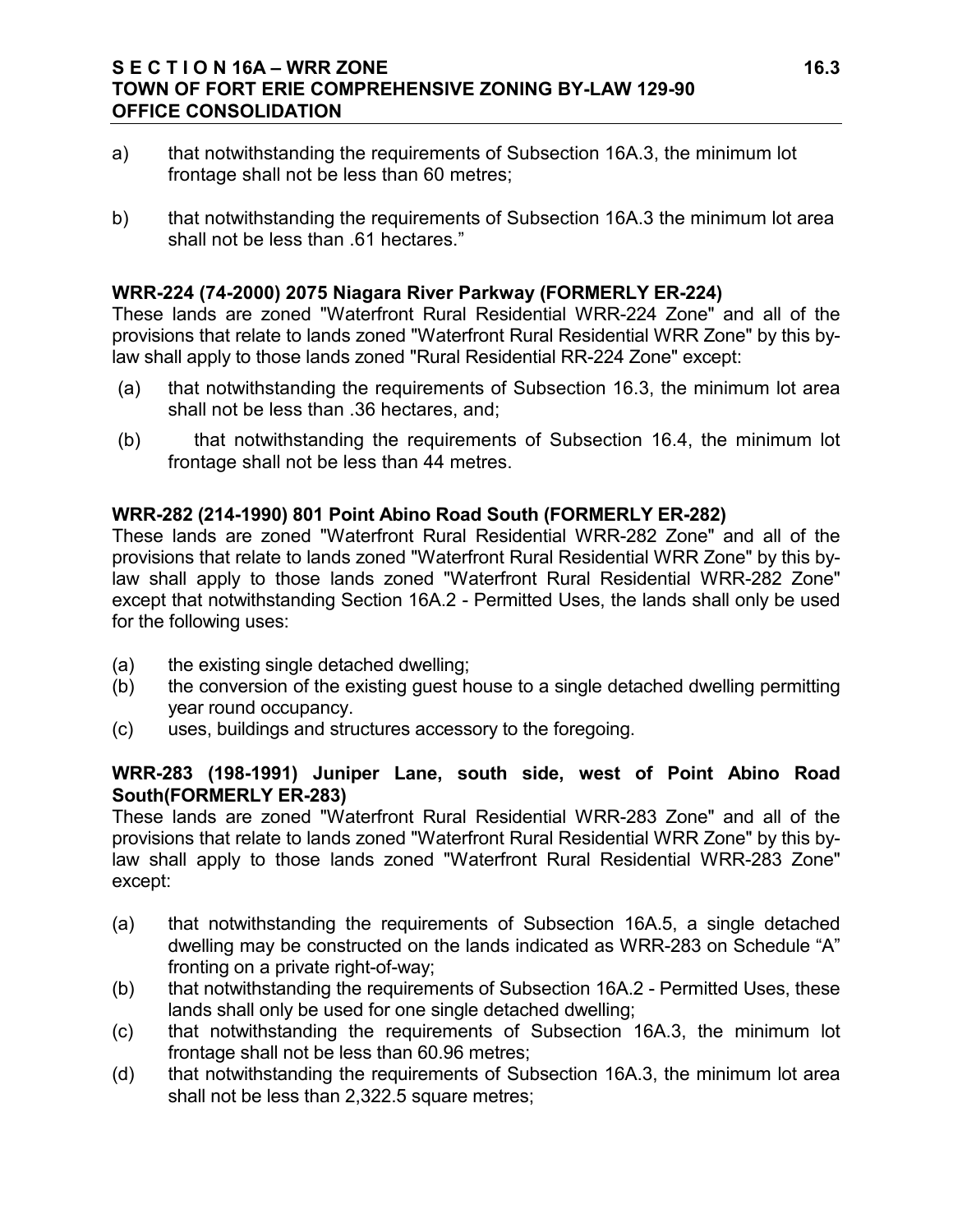## **S E C T I O N 16A – WRR ZONE 16.4 TOWN OF FORT ERIE COMPREHENSIVE ZONING BY-LAW 129-90 OFFICE CONSOLIDATION**

- (e) that notwithstanding the requirements of Subsection 16A.3, the maximum lot coverage shall not be greater than 4.5%;
- (f) that notwithstanding the requirements of Subsection 16A.3, the minimum front yard shall not be less than 6.7 metres;
- (g) that notwithstanding the requirements of Subsection 16A.3, the minimum westerly side yard shall not be less than 7 metres and the minimum easterly side yard shall not be less than 42.67 metres;
- (h) that notwithstanding the requirements of Subsection 16A.3, the minimum rear yard shall not be less than 22 metres;
- (i) that notwithstanding the requirements of Subsection 16A.3, the minimum floor area shall not be less than 108 square metres.

## **WRR-294 (129-1990) Abino Dunes Development, Point Abino (Formerly ER-294)**

- (a) That part of the lands shown on Schedule "A" as Waterfront Rural Residential WRR-294 Zone shall be used for no other purpose than:
	- (i) One single detached dwelling;
	- (ii) Two dwelling units contained within the existing building on Lot 28;
	- (iii) Uses, buildings and structures accessory to the foregoing permitted uses.
- (b) The following special regulations shall apply to the lands shown on Schedule "A"" zoned as Waterfront Rural Residential WRR-294 Zone:
	- (i) Lots within the lands zoned as "Waterfront Rural Residential WRR-294 Zone" shall not be required to front upon a street. Any reference to a "street" contained in this comprehensive zoning by-law or any amendment thereto shall, for the purposes of the lands described in Schedule "A" as WRR-294, shall be deemed to refer to a private roadway within a plan of subdivision approved in accordance with the provisions of The Planning Act;
	- (ii) Maximum height 3 storeys or 11 metres;
	- (iii) Notwithstanding any provisions contained in this comprehensive zoning bylaw to the contrary:
		- 1. Lot 29 may be used for the purpose of one single detached dwelling for the accommodation of security staff;
		- 2. The regulations for dwellings contained in Section 16.3 shall not apply to lands shown on Schedule "A" zoned Waterfront Rural Residential WRR-294 Zone.

# **WRR-295 (129-1990) Abino Dunes Development, Point Abino(FORMERLY ER-295)**

That part of the lands shown on Schedule "A" as Waterfront Rural Residential WRR-295 Zone shall not be used for the construction or erection of any building or structure until shoreline protection works have been completed to the satisfaction of the Ministry of Natural Resources.

# **WRR-389 (By-law 101-08) 725 Point Abino Road South(FORMERLY ER-389)**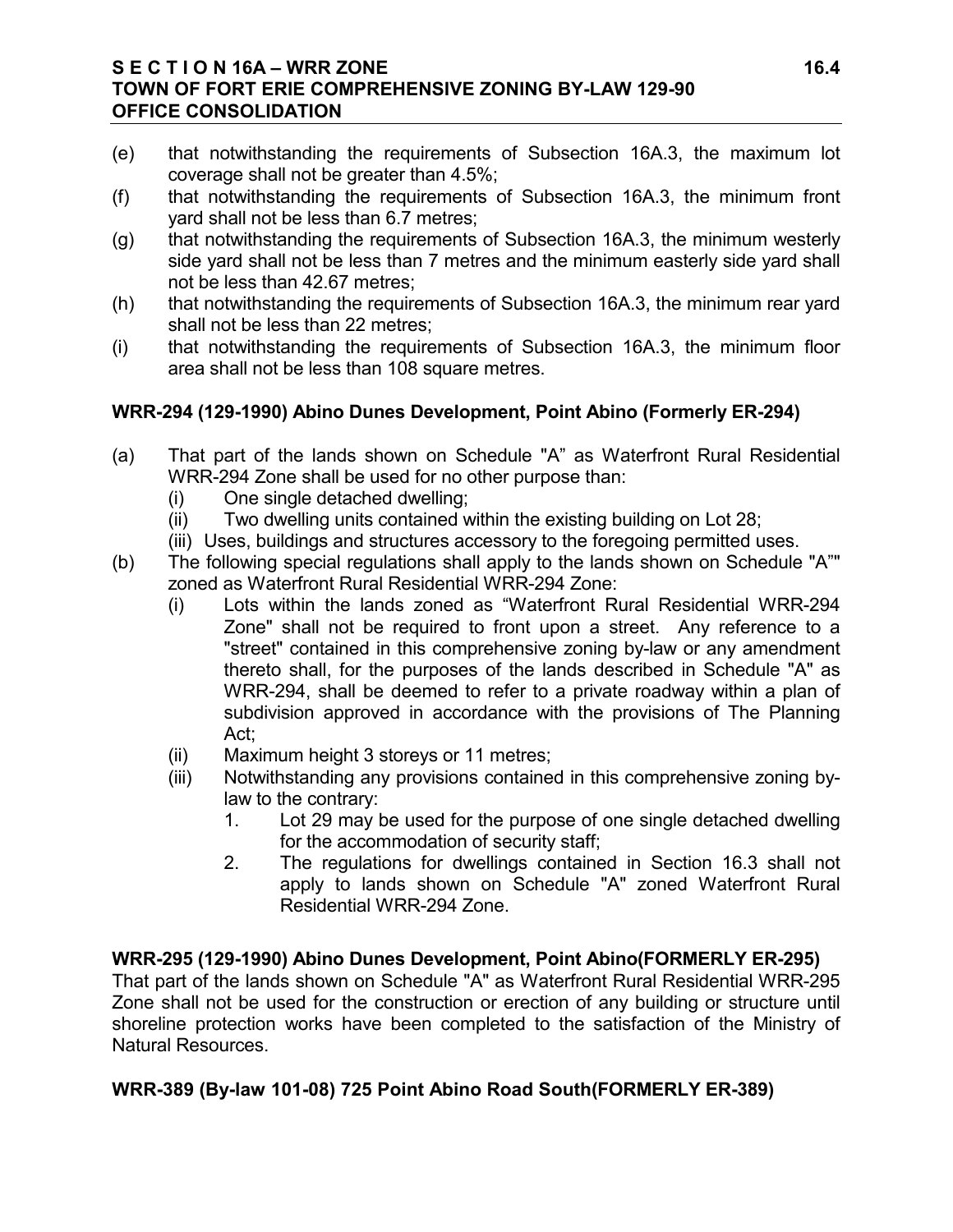## **S E C T I O N 16A – WRR ZONE 16.5 TOWN OF FORT ERIE COMPREHENSIVE ZONING BY-LAW 129-90 OFFICE CONSOLIDATION**

These lands are zoned Waterfront Rural Residential WRR-389 Zone, and all of the provisions of By-law 129-90 as amended that relate to lands zoned Watefront Rural Residential WRR Zone by this by-law shall apply to those lands zoned Waterfront Rural Residential WRR-389 Zone on the attached Schedule A subject to the following special provisions:

- a) Notwithstanding the requirements of Section 6.15(b) (ii) the minimum side yard setback shall not be less than 3 metres;
- b) Notwithstanding the requirements of Subsection 6.47 a dwelling shall be located within the 1:100 year flood elevation as determined by the Niagara Peninsula Conservation Authority.
- c) No building openings are to be located below the floodline elevation of 176.97 m G.S.C.

## **WRR-503 (40-2014) 3129 Niagara River Parkway**

These lands are zoned "Waterfront Rural Residential (WRR-503) Zone", and all of the provisions of By-law No. 129-90 as amended that relate to lands zoned "Waterfront Rural Residential (WRR) Zone" by this by-law shall apply to those lands zoned "Waterfront Rural Residential (WRR-503) Zone" on the attached Appendix "1" shall be subject to the following special provisions:

- a) Notwithstanding the requirements of Subsection 16A4 Supplementary Regulations for Lots on the Niagara River Parkway, the vacant land condominium shall be subject to the following special provisions:
	- i. Minimum lot frontage on Niagara Parks Commission Service Road 7.06 metres
	- ii. Minimum lot frontage from an internal private driveway 7.0 metres
	- iii. Minimum front yard setback from an internal private driveway 4.0 metres to dwelling and 6.0 metre to garage
- b) Notwithstanding the requirements of Subsection 16.A.3 Regulations for Dwellings, the vacant land condominium shall be subject to the following special conditions:
	- i. Minimum exterior side yard 6.0 metres

## **WRR-512 (3-2015) 2191 MacDonald Drive**

These lands are zoned "Waterfront Rural Residential (WRR-512) Zone", and all of the provisions of By-law No. 129-90 as amended that relate to lands zoned "Waterfront Rural Residential (WRR) Zone" by this by-law shall apply to those lands zoned "Waterfront